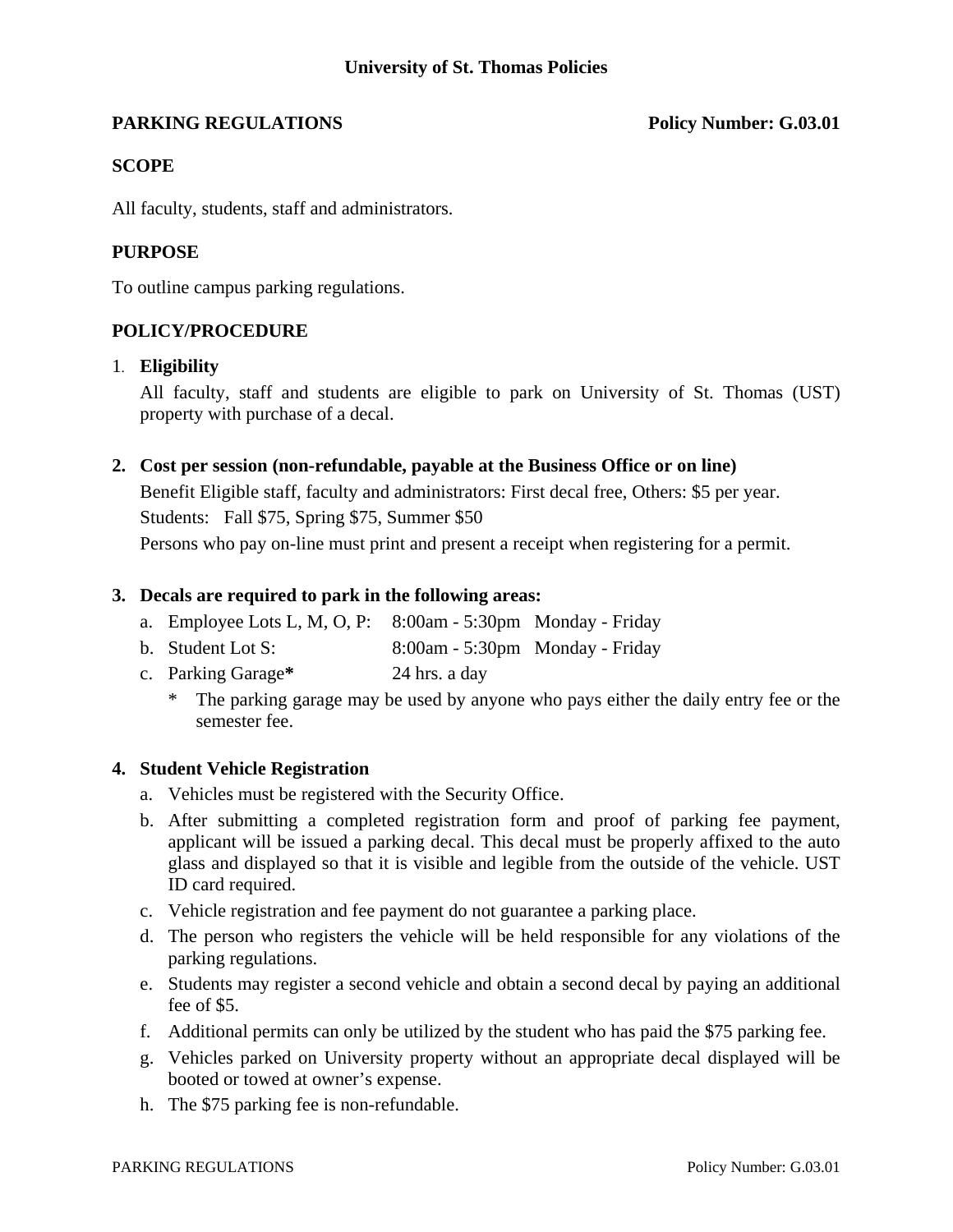# **5. Lost/Stolen Decal:**

A lost/stolen decal should be reported immediately to the Security Office. A \$5 replacement fee will be charged for a lost decal.

# **6. Parking Garage Exit Fee:**

There is a \$2 per exit fee per vehicle for the parking garage for those who do not pay the \$75 session fee. Any member of the UST community or any visitor to the University may pay the daily fee. Use of a proximity/ID card to allow others to exit the parking garage without paying is prohibited and considered theft of service, and may result in suspension or revocation of parking privileges.

**7. Special Events:** Any department or individual scheduling an event that will attract visitors to the University should contact the Security Office one week prior to the event to make appropriate arrangements for parking.

# **8. Parking Regulations**

 In addition to the University regulations, all Texas Criminal and Motor Vehicle regulations are in effect on University property 24 hours a day. Strict adherence to all regulations is required to protect pedestrians and vehicles. Security Office personnel have the jurisdiction to remove or impound any vehicle operated or parked illegally in violation of these regulations on University property. The owner of the vehicle will be required to pay the cost of moving and storing the vehicle. Security Office personnel have discretionary powers to enforce a policy of traffic control on the campus even if not specifically covered by these regulations.

- a. All employees and students are expected to be familiar with and abide by these regulations. The responsibility for knowing all current laws and regulations rests with the motor vehicle operator.
- b. These regulations apply to all vehicles operated on the campus of the University of St. Thomas. The term "campus" means all property at the University of St. Thomas under the jurisdiction of the Security Office. The term "vehicle" includes automobile, trucks, motorcycles, motorbikes, scooters and mopeds. "Visitors" are persons other than UST students, staff, and faculty.
- c. Each owner is expected to take the necessary steps to safeguard his/her property. The University is not liable for auto thefts, damages, or burglaries.
- d. Students are not allowed to park in designated faculty/staff parking lots Monday Friday from 8:00 am-5:30 pm when school is in session.
- e. Vehicles with Handicap parking permits may park in any Handicap designated space in any lot at any time.

# **9. Operation of a Motor Vehicle**

- a. The maximum permissible speed on all campus parking lots is 15 miles per hour.
- b. Pedestrians have the legal right-of-way at all crosswalks.
- c. A motor vehicle operator shall not back his/her vehicle into or through any intersection.
- d. A vehicle shall not be operated on any sidewalk, the mall, or lawn areas. Exception: University owned vehicles, emergency vehicles, or contractors performing assigned duties.
- e. Driving over or around the orange cones being used to reserve on street parking is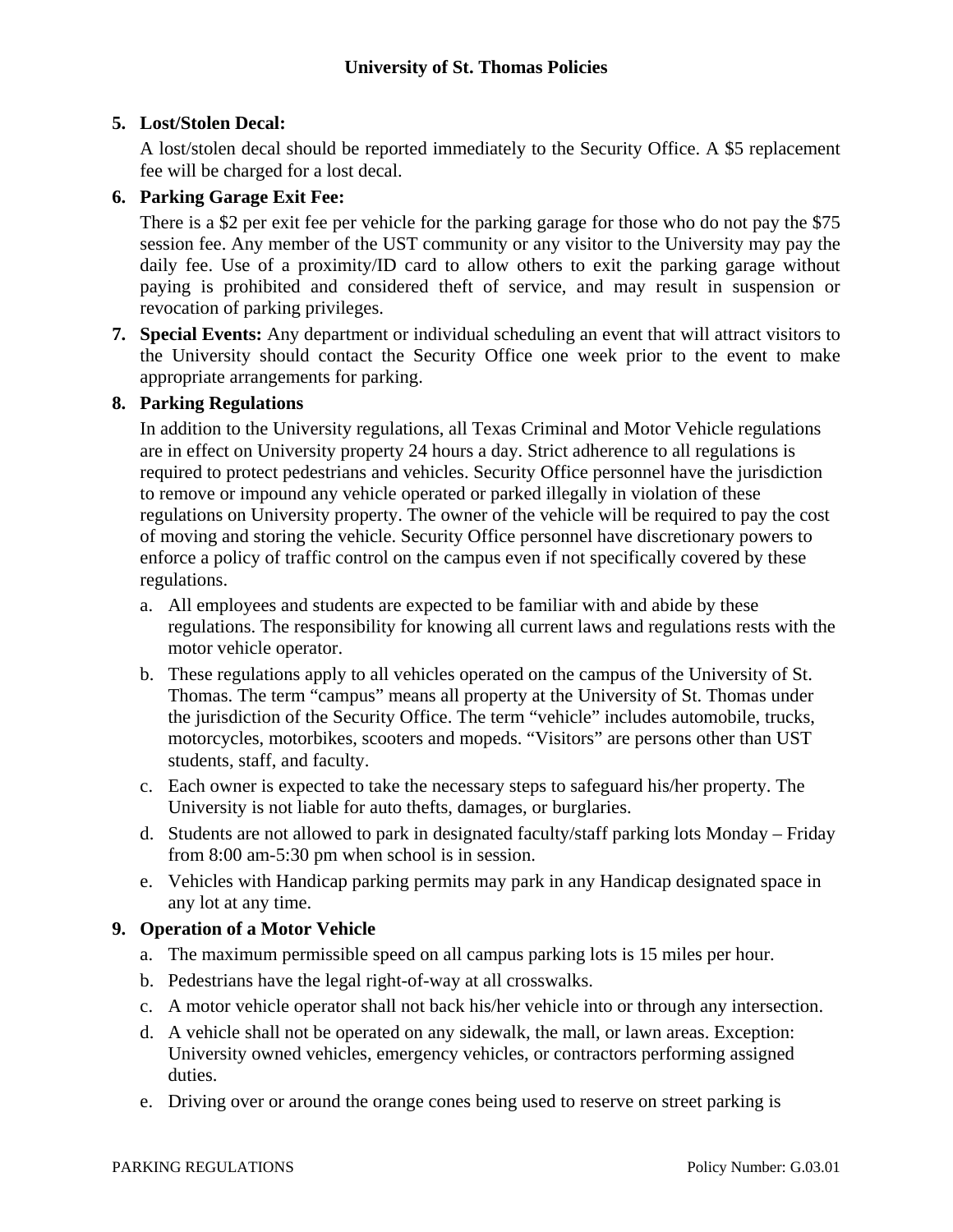prohibited.

# **10. Parking of a Motor Vehicle**

- a. No vehicles are allowed in any space or area designated for visitors or loading zone. Vehicles may be booted on the first offense.
- b. Motor vehicles without proper identification parked in areas designated for handicap or fire zone may be towed on the first offense.
- c. Vehicles should be parked so that the entire vehicle is within the limits of the marked parking space.
- d. Drivers shall not park their vehicles in any place that may obstruct the normal flow of traffic.
- e. No trailer shall be parked in campus parking lots.
- f. The parking on the campus of "junked vehicles" or vehicles displayed for resale or trade is prohibited. "Junked vehicles" may be towed. "Junked vehicles" are defined as those vehicles which are abandoned or unattended for a period of thirty days or more, as evidenced by dust and debris accumulation on the surface of the vehicle. Reasonable effort will be made to identify and contact the registered owner of the vehicle. Failure of those reasonable efforts will result in the vehicle being towed and stored at the owner's expense.

# **11. Parking Violations**

It is a violation of these regulations to park in the following places at any time. A vehicle so parked may be subject to removal at the owner's expense.

- a. On any sidewalk, mall or lawn on the University property.
- b. In any place designated as "loading zone."
- c. In front of or on any service drive or driveway.
- d. Outside of designated slots in any parking areas.
- e. In front of mobile barriers.
- f. Within 30 feet of a stop sign or intersection.; within 15 feet of a fire hydrant; within 20 feet of a cross-walk
- g. In a place marked "Reserved," "No Parking," "Visitor" or "Tow Away Zone".
- h. At the curb on any street where markings specifically indicate that parking is not permitted.

# **12. Failure to Comply with Regulations**

When, in the judgment of the Vice President for Student Affairs (VPSA), a student fails to comply with traffic and parking regulations, the VPSA may file conduct and disciplinary charges against the student. The Security Office reserves the right to use automobile immobilization devices, commonly known as "boots," to enforce parking regulations in problem areas. The boot, once placed, will be removed only upon the payment by the violator of a \$50 fee. The officer removing the boot will accept this fee in cash or in a check made payable to "the University of St. Thomas," and a receipt will be issued.

If the boot is not removed on the same day it is installed, an additional \$50.00 fee will accrue each day the boot remains in place. This fee will continue to accrue for three days, at which time the Chief of Security will undertake such measures as are necessary to remove the vehicle from University property and recover the boot fees. A reasonable attempt to contact the registered owner of the vehicle will be made.